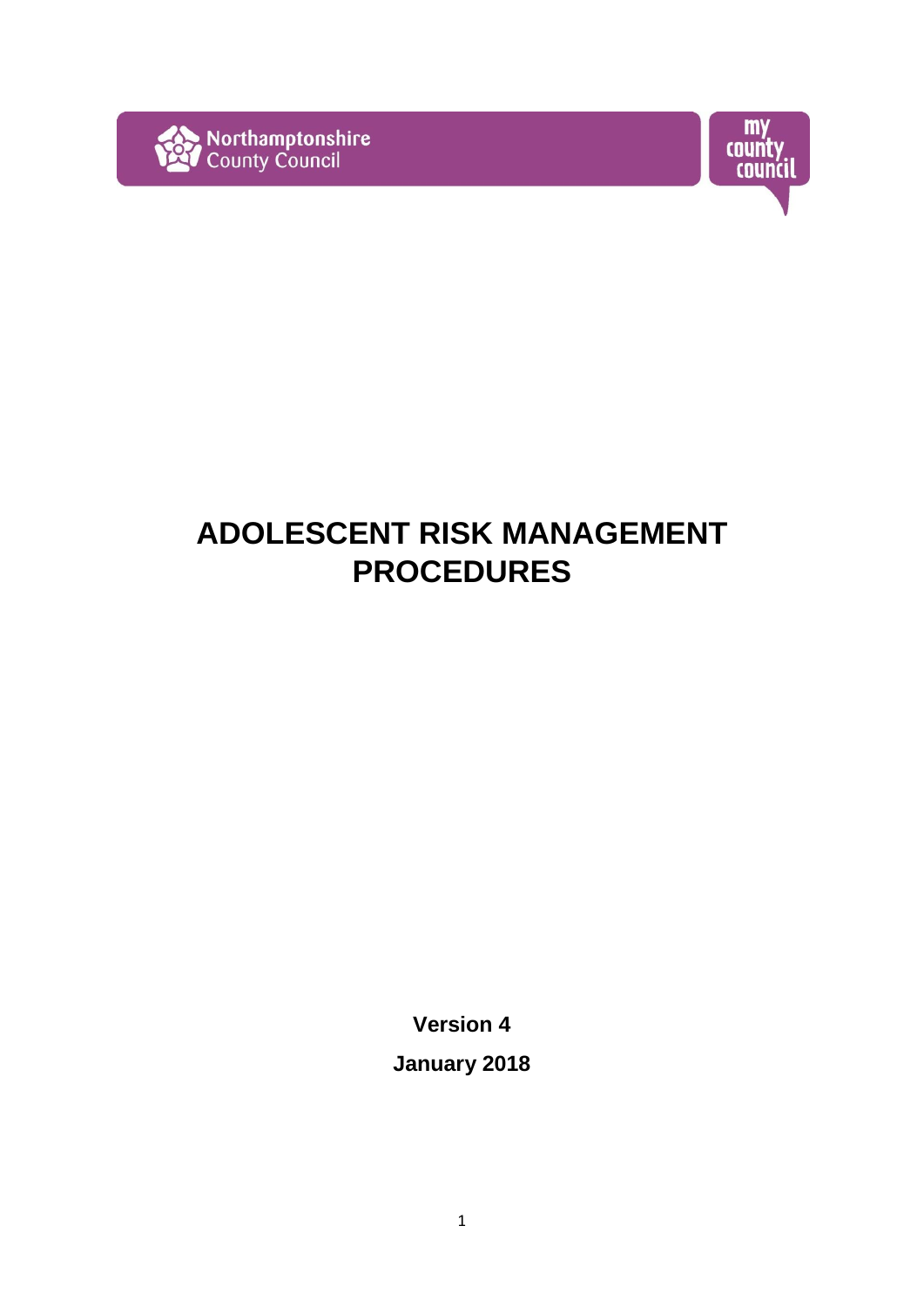#### **Scope**

To provide practice guidance and advice in respect of children and young people who have been identified as vulnerable and potentially at high risk of significant harm as a result of their behaviour or others; or are considered to pose a high risk of harm to others. Particularly but not exclusively in relation to Child Sexual Exploitation, serious mental health difficulties, gang membership, radicalisation and/or absconding

This procedure applies to all staff working within Specialist Children's Services and staff from any other agencies who are working directly or indirectly with children, young people and their families.

The process seeks to deliver a flexible and holistic, multi-agency response for young people who have identified multiple needs, whose planned outcomes are not being achieved despite the best efforts of the inter-agency core group and for whom risks are increasing to such an extent that they are likely to suffer significant harm or are likely to cause serious harm to others.

## **Governance arrangements for initial implementation**

SQAS will oversee these arrangements by agreeing to

- □ Implement and develop the Adolescent Risk Management and process;
- $\Box$  Regularly review whether the ARM meetings are achieving the intended impact:
- $\Box$  Update guidance as required;
- $\Box$  Identify gaps in commissioning; and
- $\Box$  Identify best practice.

#### **Introduction**

There are a small, but significant number of young people in Northamptonshire at any given time, who are imminent risk of significant harm to themselves or others without interventions from one, or a number of agencies and do not always naturally fall within Child Protection Procedures.

This procedure provides a framework that should be used when individual or multiagency risk assessments indicate that the risk posed to or by a young person is assessed to be high or very high using the checklist developed as part of these procedures (see Appendix 1, Adolescent Risk Management (Referral) Form). The procedure is not intended to replace individual agency procedures nor replace other actions that workers may take to safeguard young people.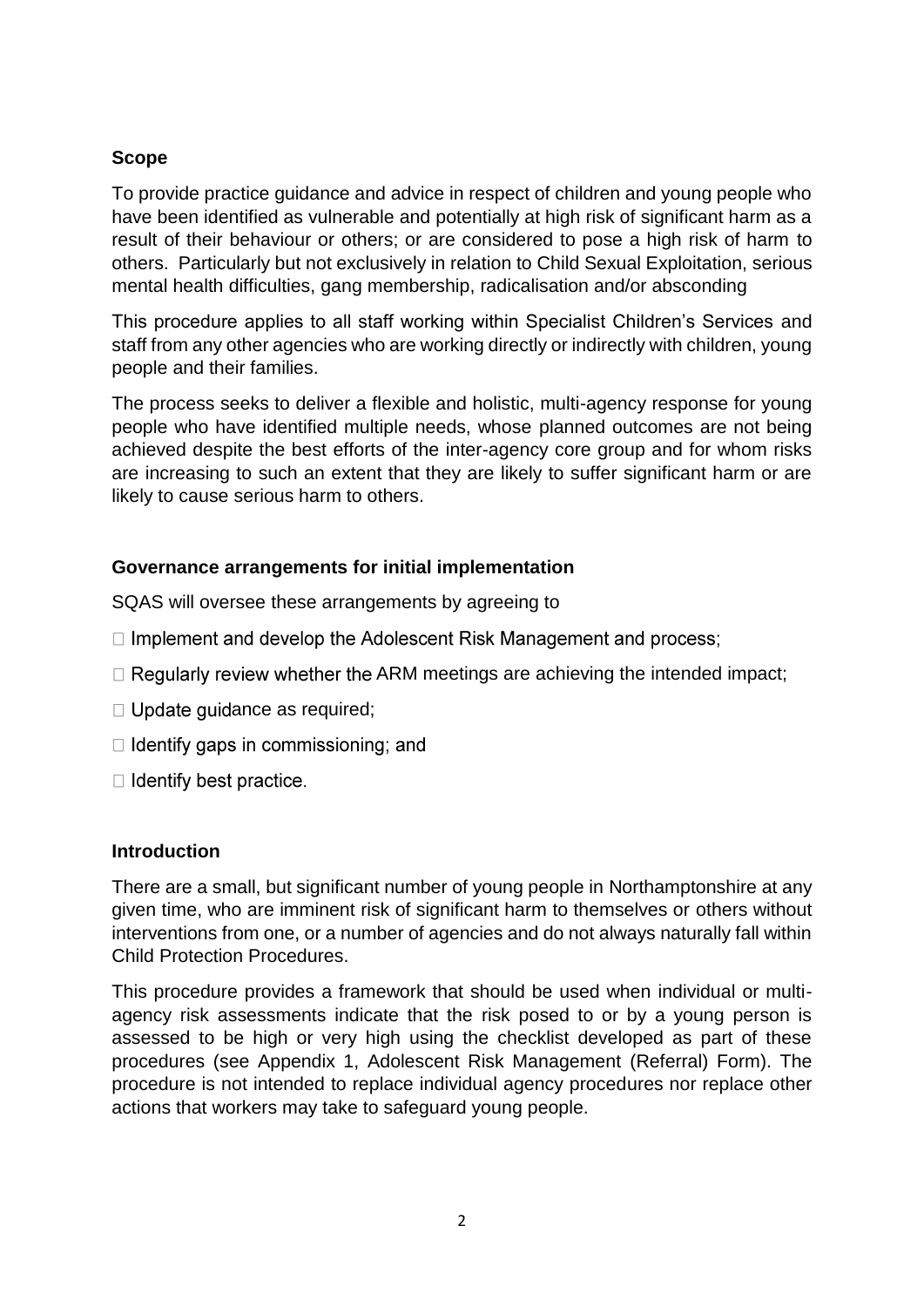The purpose of the procedure is to ensure that a coordinated approach is taken to working with individual young people who are deemed to be at high or very high risk and a multi-agency plan developed.

The responsibility to take appropriate actions rests with individual agencies; it is not transferred to the Adolescent Risk Management (ARM) meeting. The role of the ARM meeting is to facilitate, monitor and evaluate effective information sharing to enable appropriate actions to be taken to increase individual and public safety.

These procedures gives guidance regarding which young people are eligible for the intervention

 $\Box$  Provide clear definitions of the type of risk and the level of vulnerability for individual young people and those that would benefit from this process;

 $\Box$  Identify the nature and level of risk and the interventions necessary to moderate the risk;

 $\Box$  Provide quidance for managing the different levels of risk;

 $\Box$  Identify roles and responsibilities amongst the key agencies; and

 $\Box$  Promote the sharing of information where children and young people are deemed to be at high or very high risk.

## **Adolescent Risk Management Meeting Membership**

Core members of the meeting should be of sufficient experience and seniority to be able to effectively contribute to managing the risks and meeting the needs of the young people referred for discussion or professionals involved in the case under discussion and those with specialist knowledge and expertise that will aid planning.

Core memberships of these groups will include representatives from:

- Young person
- Parents
- Other Family members or connected persons (where appropriate)
- Children and Adolescent Mental Health Services (CAMHS)
- Missing Persons Team
- RISE
- Education
- Health
- Early Help (including Troubled Families and YOS)
- Police
- Specialist Children's Services (SCS)
- Drug and Alcohol Services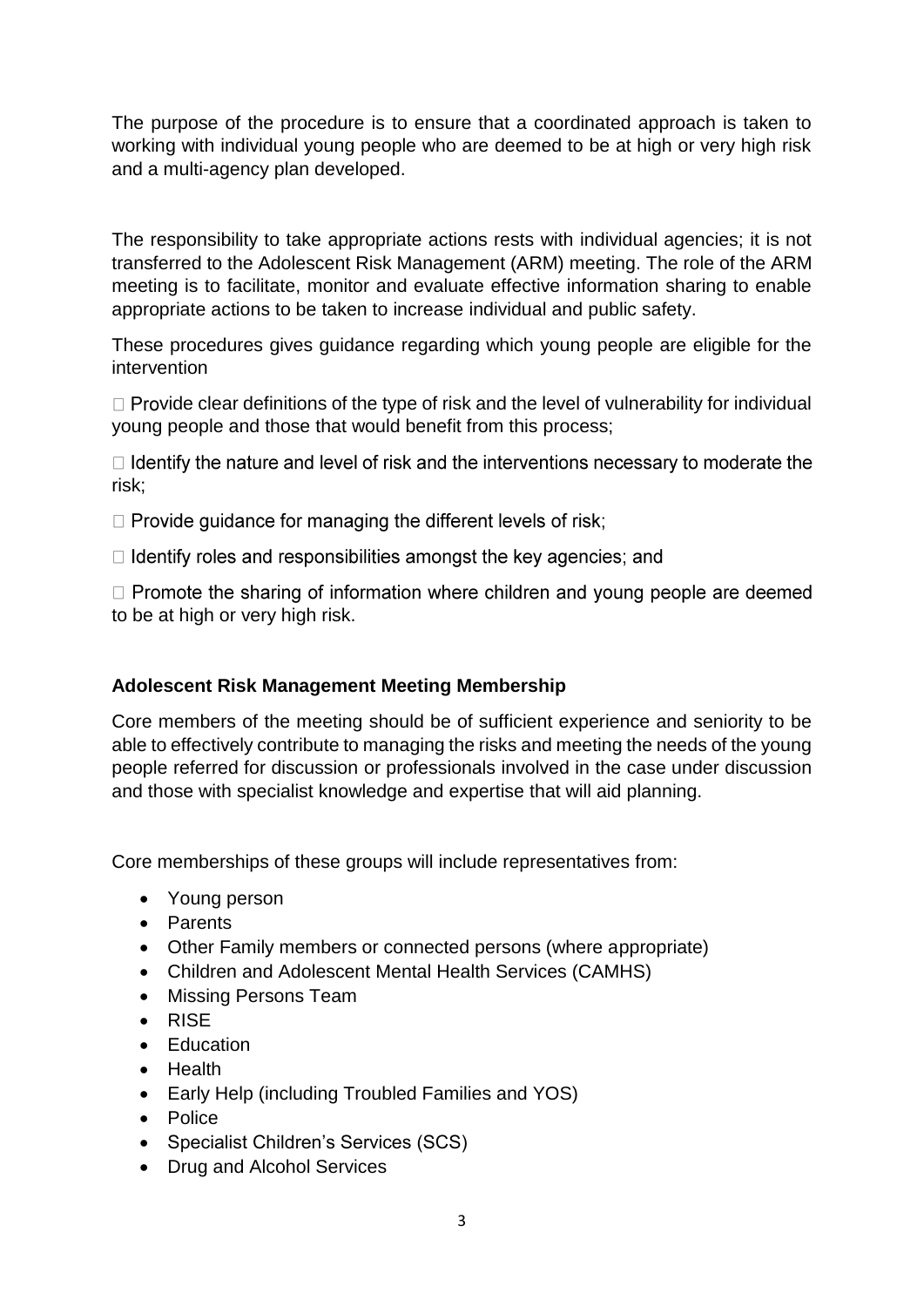The Chair of the ARM meeting may invite representatives from agencies not listed above to join the group as core members if this is considered beneficial to the young person and family.

Core members will be expected to attend all scheduled meetings and will be asked to nominate a named deputy to attend on their behalf if this is not possible.

The meeting will be chaired by a Child Protection Chairperson during the implementation phase and thereafter by a fieldwork Team or Service Manager .

Every effort should be made to fully involve parents and carers and other interested family members, in the risk assessment and planning for the young person and they should be offered help in making their contribution.

#### **Criteria for Risk Assessment Meeting**

The eligibility criteria for referral for an Adolescent Risk Assessment meeting is that

- The young person is within the specific age range of  $11 17$  years and is normally resident in Northamptonshire
- That the risks posed to and by the young person have been measured against the risk matrix (Appendix 1) and have produced a score of 60 or above; and
- That there is an agreement from within the agencies working with the young person that this is the appropriate route.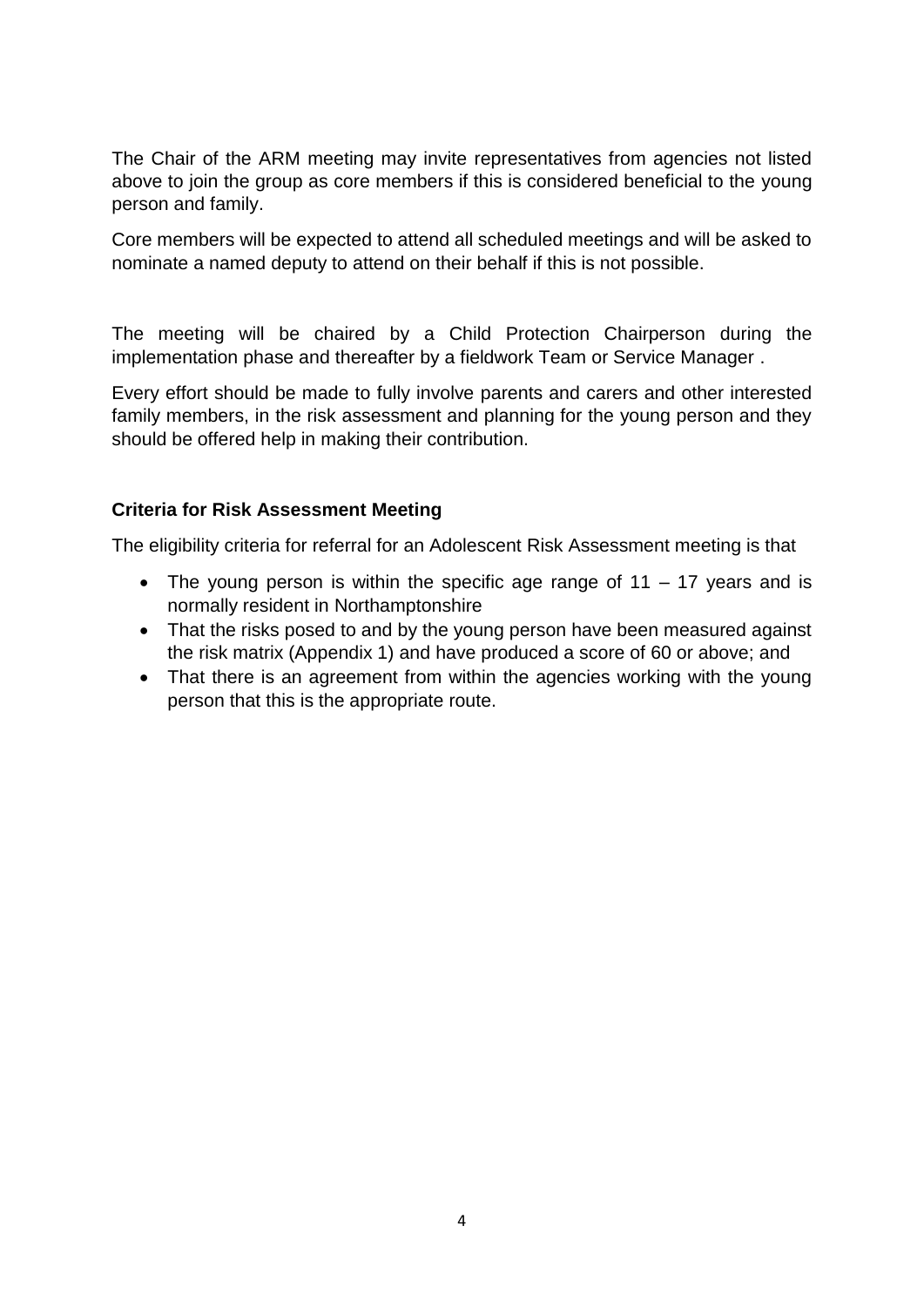## **The Process**

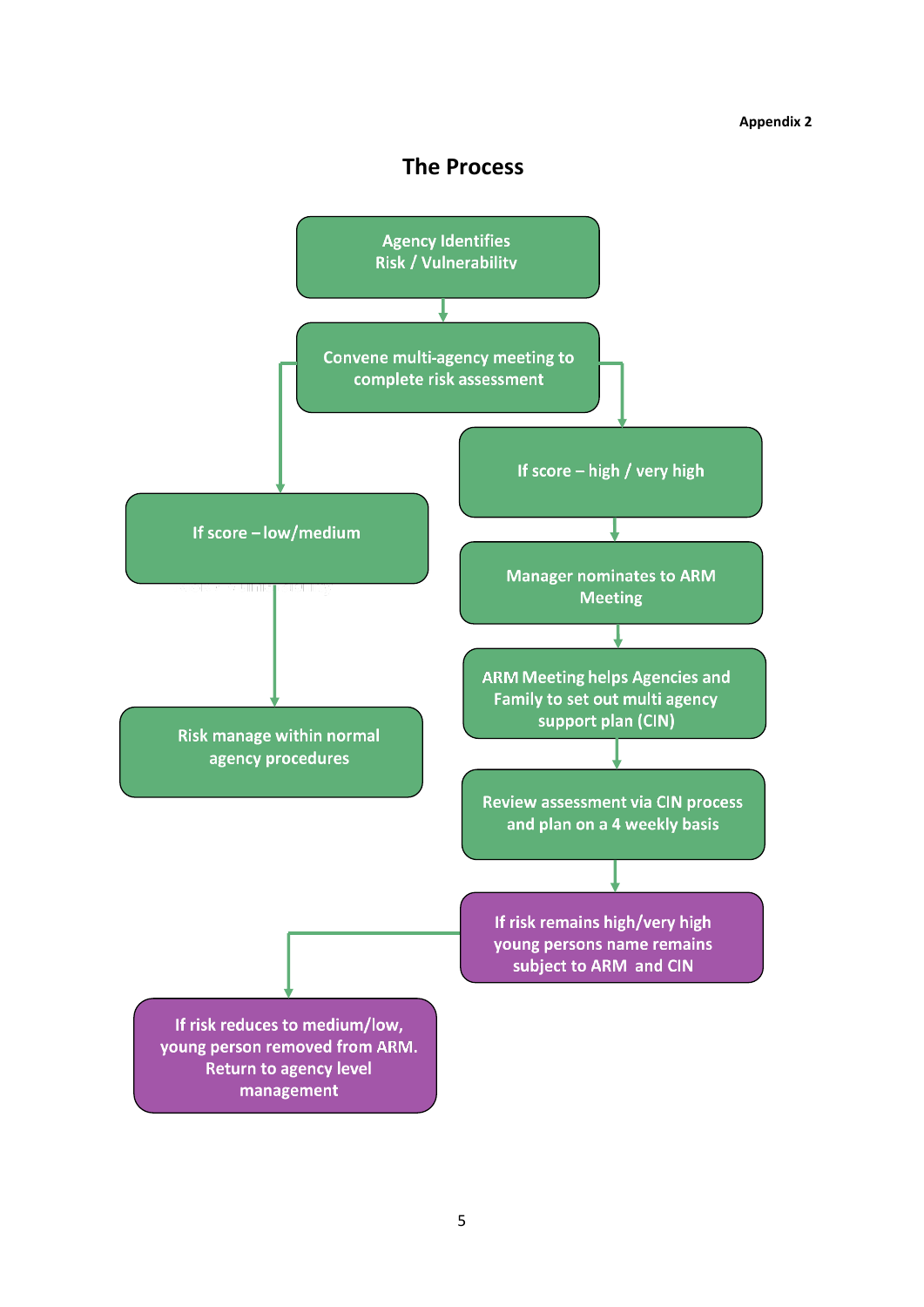#### **Request for case to be discussed in an Adolescent Risk Management Meeting**

Individual workers, following discussion with their supervisor and senior manager, who are concerned about the safety and welfare of or the risks posed by a child or young person should undertake a risk assessment using their individual agency's risk assessment processes.

Where an assessment indicates a high or very high level of risk, consideration should be given to making a referral to SQAS for an ARM meeting . A referral for an ARM meeting must be signed off by a Manager within the agency.

Professionals from any agency can propose that a young person should be discussed at an ARM meeting with reference to the agreed criteria, and completion of the Adolescent Risk Management Referral Form with a score of 60 or more, where the normal case planning, conferencing or dispute resolution processes have been tried and have failed to improve outcomes. The case for undertaking the planning process must be presented to a senior manager and authorised within existing agency line management structures.

Professionals from different agencies can also submit joint proposals if the combined assessment based on knowledge and intelligence from those agencies reaches the score of 60 or more on completion of the Adolescent Risk Management Referral Form.

Once agreement has been obtained, the Adolescent Risk Management Referral Form should be passed to the SQAS Convening team to arrange a date.

## **Adolescent Risk Management Referral Form**



This document is to be used to identify the level of vulnerability of a young person referred for a Adolescent Risk Management Meeting. The purpose of the checklist is to identify strengths and risks in relation to a young person and to ensure that a coordinated plan is developed to meet their identified needs.

The checklist contained in the document is not exhaustive and should be used to summarise the information held by different agencies involved with a young person. It is intended to assist with decision making and does not remove the need for professional judgement which should take account of factors such as the age and maturity of the young person.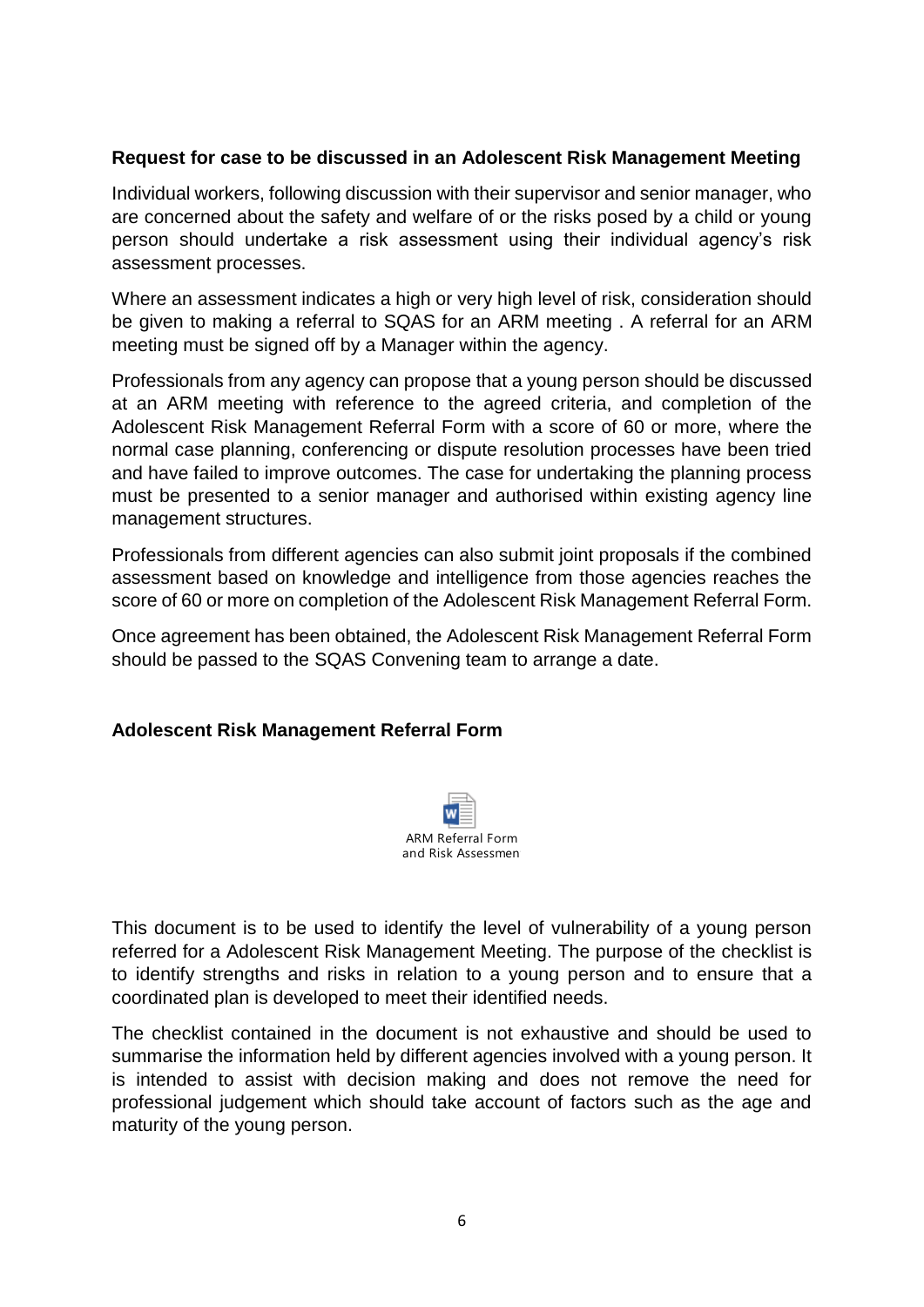#### **Intended Outcomes of the Process**

Discussion leads to:

 $\Box$  A single risk management plan adopted by all agencies involved with young person. This should include contingencies to deal with unexpected or short-term crises, increased risks;

 $\Box$  Actions agreed by individual agencies to 'unblock' progress, to reduce risk and improve outcomes within specific timescales;

 $\Box$  In-principle agreements about contributions of resources/shared funding (some of which may be subject to confirmation by agencies);

 $\Box$  Communication and monitoring arrangements;

 $\Box$  Progress reporting requirements, including timescale.

 $\Box$  The risk management plan will be recorded and circulated to all attending agencies following the meeting.

#### **Written information**

The practitioner should ensure that the following information should be prepared in advance for circulation to relevant professionals and family:

- Adolescent Risk Management Referral Form;
- Up to date Single Assessment

## **Conducting the ARM meeting**

 $\Box$  In the implementation stages, this will be chaired by an SQAS Child Protection Chair utilising the Strengthening Families Framework with Signs of Safety model, as appropriate. Following which a field work Team Manager will chair

 $\Box$  The family, including the young person will be facilitated by the Chair to develop a requested plan of support separately from the professionals based on the Risk and Resilience factors identified in the risk assessment

 $\Box$  If assessment by the multi-agency ARM meeting agrees that the case is high risk, a SMART plan will be developed which will identify the support services that will be or are being provided to manage the identified risks and support areas of resilience. The plan will also identify the agencies responsible for providing the support and the timescales;

□ Case discussions will be minuted by the administrator; and